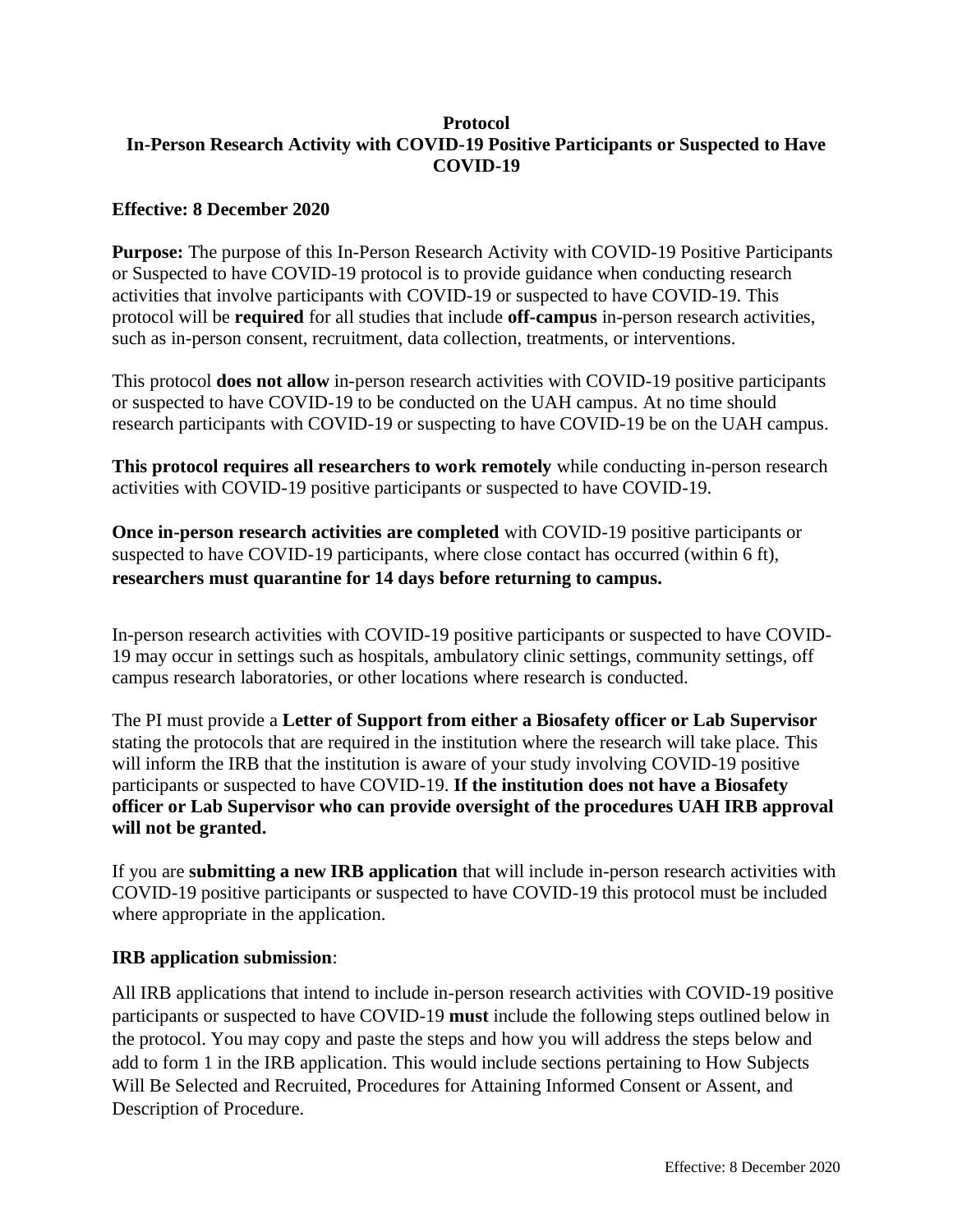# **Protocol: In-Person Research Activity Protocol with COVID-19 Positive Participants or Suspected to have COVID-19:**

# **1. COVID-19 Testing for Researchers**

- All UAH research team members who will come into contact with COVID-19 positive participants or suspected to have COVID-19 participants **must be tested prior to coming in contact with participants.**
- During the study while conducting in person research activities with COVID-19 positive participants or suspected to have COVID-19 participants the **researchers must be tested weekly.**
- Researchers must have a final COVID-19 test at the conclusion of in-person research activities with COVID-19 positive participants or suspected to have COVID-19 participants.
- Contact the UAH health services to be advised on how and when it is safe to return to campus.
- In your IRB application document how payment for COVID-19 testing will covered for the researchers.
- **2. Facility Considerations:** Research visits with participants and, if appropriate, collection of bio specimens will also be required to follow the facility's policy in place for those areas.
	- **Signage:** A biohazard sign must be posted at the entrance to the area where collection of specimens will take place. This sign must include the biosafety level, a biohazard symbol, "Restricted Access Only," and "COVID-19+ Patient Samples"
		- The name and phone number of the PI or facility director, and lab entry procedures (including required personal protective equipment) must also be posted for entry. The researcher may consult the UAH Biosafety Officer for development of this signage.
	- Disinfection of the area: The research team must document the facility's policy/protocol for disinfecting the facility following contact with participants confirmed or suspected COVID-19.
	- The facility must provide a separate, individual waiting area for participants.
	- Waiting areas should be arranged to allow for 6 feet of social distancing between seating. Seating can be marked off with signage promoting social distancing or a ribbon placed over the arms of the seat to prevent use.
	- If the facility can't provide a separate waiting room, then the research team must escort the participant directly to examination/procedure room.
	- Hand sanitizer should be freely available in all waiting areas and research areas.  $\mathbf{u} = \mathbf{u}$
- **3. Personal Protective Equipment (PPE).** The following minimal PPE must be worn when working with COVID-19+ patients and bio specimens.
	- a. Protective gowns:
		- Disposable barrier gowns are required.
		- Dedicated shoes or disposable shoe covers
	- b. Double gloves: